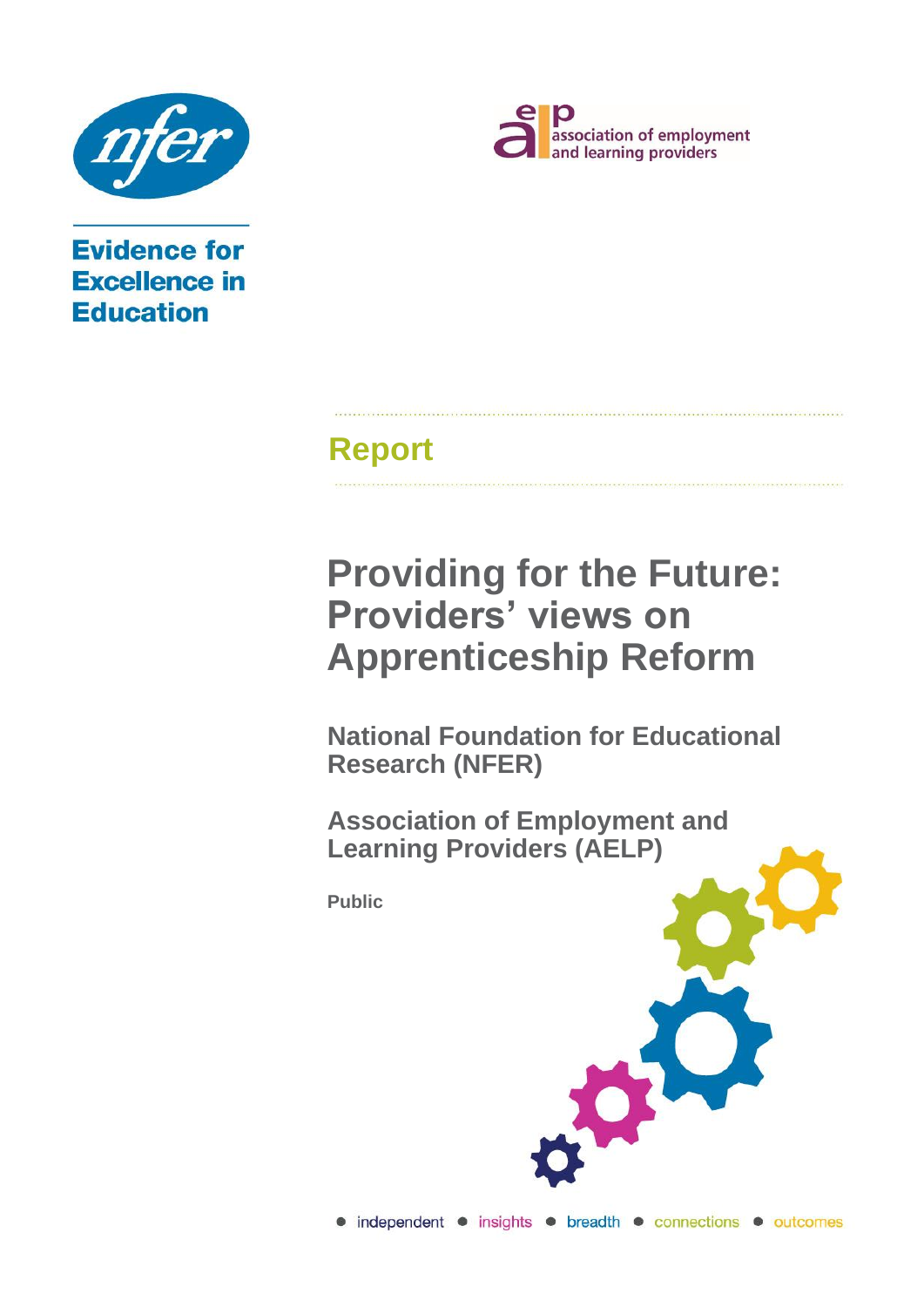# **Providing for the Future: Providers' views on Apprenticeship Reform**

**NFER Tami McCrone David Sims AELP Cath Gladding**

Published in November 2016 By the National Foundation for Educational Research, The Mere, Upton Park, Slough, Berkshire SL1 2DQ [www.nfer.ac.uk](http://www.nfer.ac.uk/)

© 2016 National Foundation for Educational Research Registered Charity No. 313392

ISBN 978-1-911039-26-6

**How to cite this publication:**

McCrone, T. Sims., D. and Gladding, C. (2016). *Providing for the Future: Providers' views on Apprenticeship Reform.* Slough: NFER.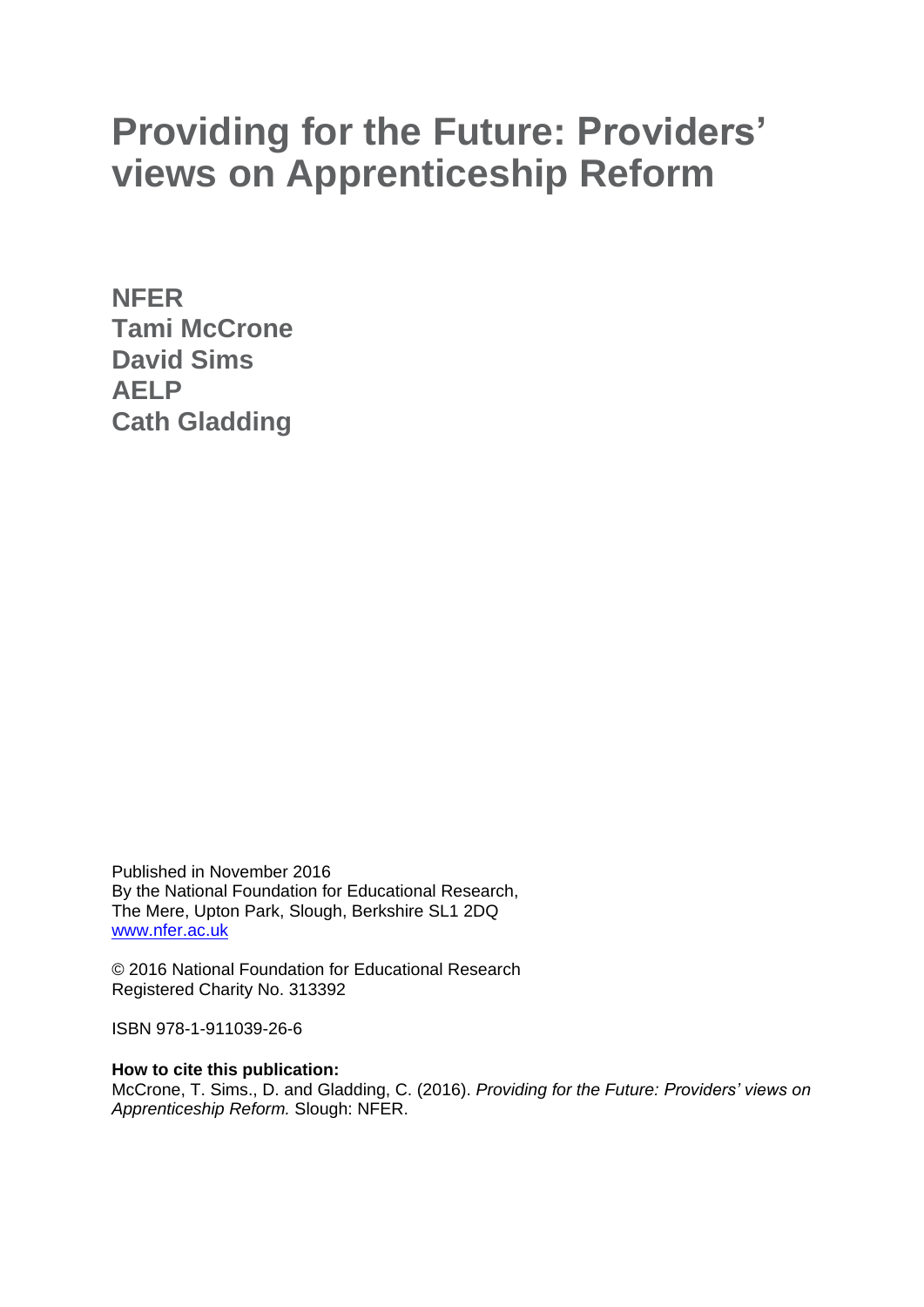## **Contents**

| 1                       | <b>Summary</b>                                                                                                                                 |                                  |
|-------------------------|------------------------------------------------------------------------------------------------------------------------------------------------|----------------------------------|
|                         | 1.1 Introduction<br>1.2 Key messages<br>1.3 Conclusions                                                                                        | ii<br>iv                         |
| $\overline{2}$          | <b>Overall preparedness for apprenticeship reforms</b>                                                                                         | 1                                |
|                         | 2.1 Steps taken to prepare for the apprenticeship reforms<br>2.2 How well-informed were the training providers to enable them to implement the | 1                                |
|                         | apprenticeship reforms?<br>2.3 Training providers' preparedness to implement the apprenticeship reforms                                        | $\overline{2}$<br>$\overline{2}$ |
| $\overline{\mathbf{3}}$ | <b>Frameworks to standards</b>                                                                                                                 | $\overline{\mathbf{3}}$          |
|                         | 3.1 Training providers' views of standards<br>3.2 Training providers' views of End-Point Assessment                                            | $\sqrt{3}$<br>$\overline{4}$     |
| 4                       | <b>The Levy</b>                                                                                                                                | $6\phantom{1}6$                  |
|                         | 4.1 Perceptions of the Levy<br>4.2 Impact of the Levy on apprenticeship quality<br>4.3 Concerns about the Levy                                 | 6<br>$\,6$<br>$\overline{7}$     |
| 5                       | Anticipated impact of the reforms                                                                                                              | 8                                |
|                         | 5.1 Potential benefits<br>5.2 Limitations and ways to overcome them                                                                            | 8<br>8                           |
|                         | <b>Technical Appendix: The methodology</b>                                                                                                     | 11                               |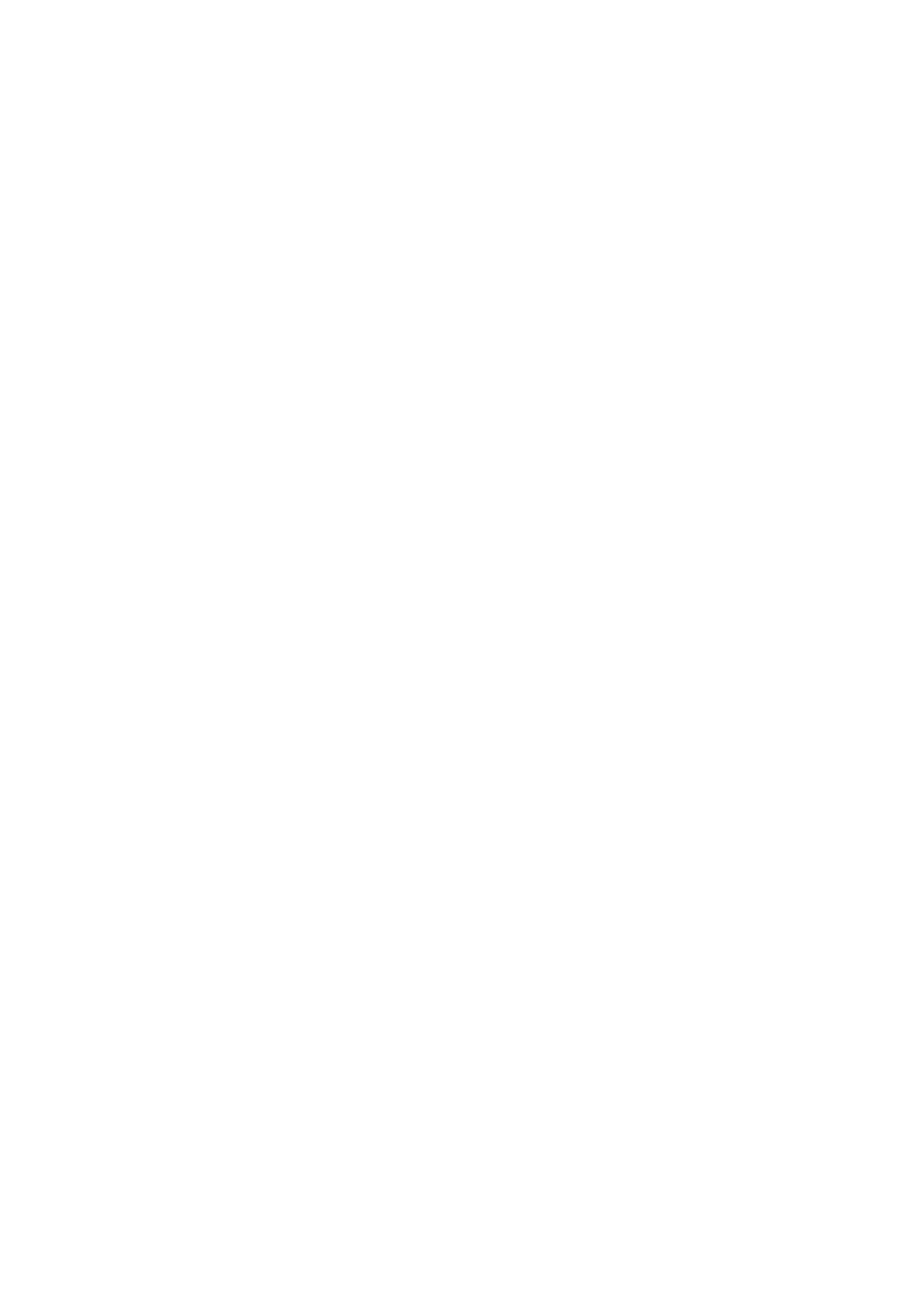## <span id="page-4-0"></span>1 Summary

### <span id="page-4-1"></span>1.1 Introduction

#### 1.1.1 Apprenticeships reforms

In 2013, the Government set out its vision for apprenticeships until the year 2020 with a growth target of three million apprenticeship starts and employers taking a more central role. The result was a systemic overhaul of provider regulation, funding, content and assessment. The new Register of Approved Training Providers (RoATP) was launched in November 2016. A UK-wide Apprenticeship Levy (0.5% for employers with over £3 million payroll) to fund all apprenticeships and changed amounts of funding will start in May 2017. Employerled groups are developing new standards to replace Frameworks and independent End-Point Assessment (EPA) is being introduced.

The Association of Employment and Learning Providers (AELP) has been at the forefront of apprenticeships policy discussions since its inception in 2002. As part of AELP's determination to ensure that it is indeed articulating the concerns of the sector correctly, earlier this year it embarked on a joint project with independent researchers from the National Foundation for Educational Research (NFER). The aim of the project was to inform future policy and practice with evidence on how providers of apprenticeships are preparing for the new apprenticeship reforms. More specifically, the objectives included:

- to understand current knowledge of the new reforms amongst apprenticeship providers
- to explore areas of concern to providers, such as the move from Frameworks to standards and the introduction of the Apprenticeship Levy in spring 2017
- to establish providers' state of readiness and preparation for the reforms and what help they would welcome in preparing for them.

This report is based on 15 in-depth interviews with senior leaders in apprenticeship providers from a range of sectors and locations and of diverse types and sizes (see technical appendix for details of the methodology).

It should be noted that this research was carried out before recent announcements about changes to the apprenticeship reforms. The changes include the re-introduction of £60 million of support in areas of disadvantage, a 20 per cent increase on the levels of funding for Frameworks/Standards for 16- to 18-year-olds that were announced in August, and the introduction of a large-scale scheme to increase the capacity to deliver independent EPA in apprenticeships.

The findings provide an important evidence base for AELP to accurately reflect the views of the sector and continue its track record of being able to predict where problems in policy and policy implementation may arise.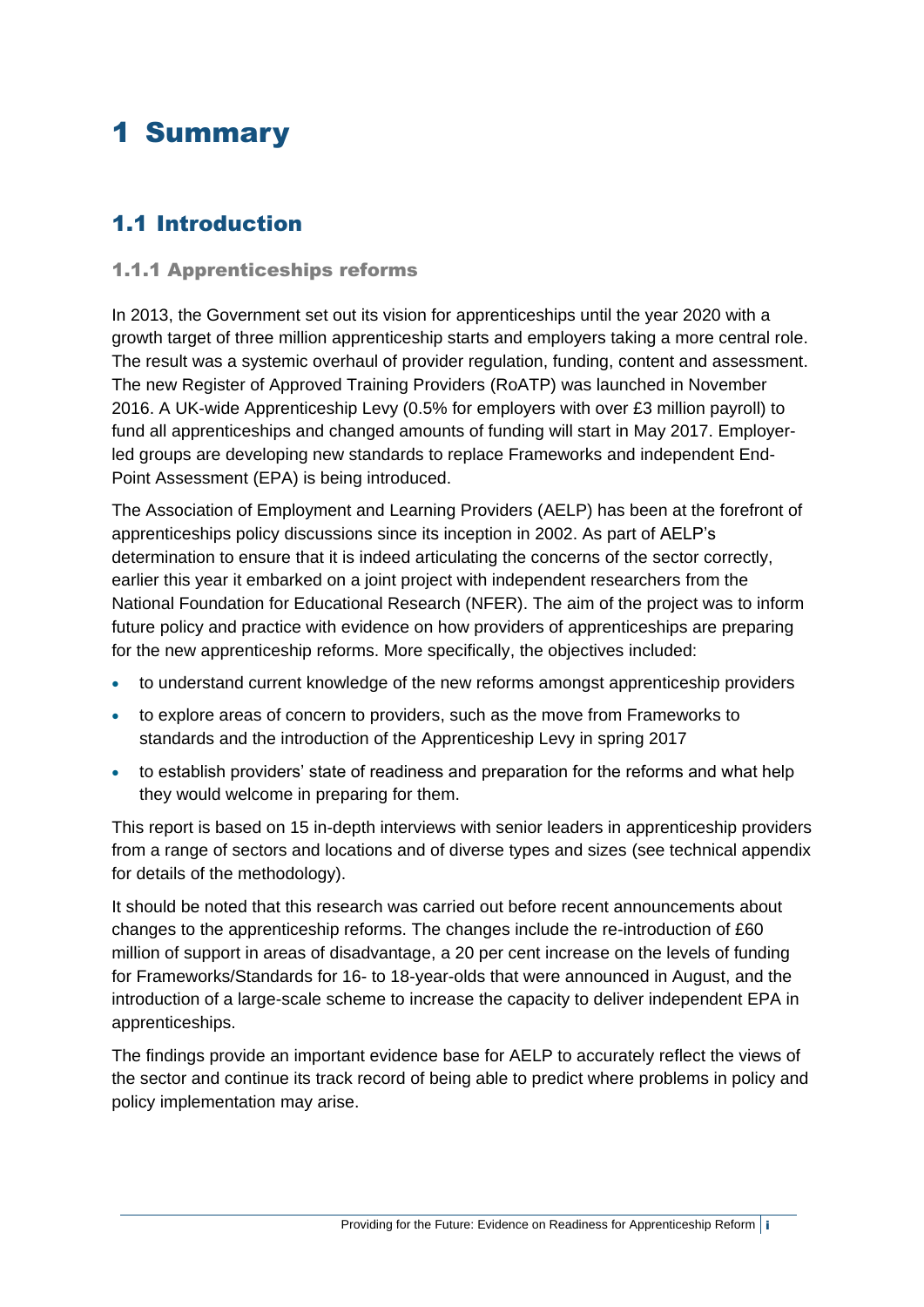### <span id="page-5-0"></span>1.2 Key messages

This report presents a summary of the views of a sample of providers on the apprenticeship reforms. It does not provide an assessment of the reforms and their potential impacts.

The report discusses the level of preparedness for the apprenticeship reforms amongst providers; attitudes to the move from Frameworks to standards and the introduction of the Levy; implications of the content of the reforms and process for strategic decision-making; and provider perceptions of the impact of these reforms. The evidence highlights the following key messages raised by providers and identifies a series of high-level questions for providers, policy-makers and other stakeholders:

**1. Lack of information –** *Is there enough time and information for strategic decisionmaking and implementation before May 2017?*

The fieldwork for this project took place in late summer/early autumn 2016 (before further details were released in late October). At that time, the 15 providers interviewed felt as well-informed as they could be, and said their organisations were as ready as they could be, in view of the limited amount of policy information available. However, there was a feeling that general levels of information had been insufficient to enable providers to explain properly to employers how things would operate from the following May. One provider put it succinctly: *'I am as well-informed as anyone but I don't know what is going on'.*

**2. Employer engagement –** *How are providers supported in their work to engage employers in new apprenticeships?*

Providers largely accepted the underpinning policy principle that puts employers at the centre of the new apprenticeship system. Providers had adopted the role of educating the employer market about the changes. However, providers felt that the rate of release of information, particularly on essential details such as actual costs, had been slow, and that this was impeding their ability to plan their offers. Their engagement with employers was slower and more time consuming than usual.

#### **3. Standards content and quality –** *Who is overseeing quality?*

Some providers expressed concern over both the lack of qualifications in many standards (which they said employers and learners have often valued more highly than apprenticeship achievement itself) and the resulting lack of skills portability and transferability for individual apprentices.

There were contrasting views on the quality of standards. Some providers were of the opinion that the quality of standards was likely to be appropriate for two main reasons. First, the standards were developed by groups of employers (Trailblazers) to meet the specific skills requirements and competence levels of particular jobs in each sector. Second, as employers are the customers and users of the standards, their ongoing feedback is going to be a driver in maintaining quality and relevance.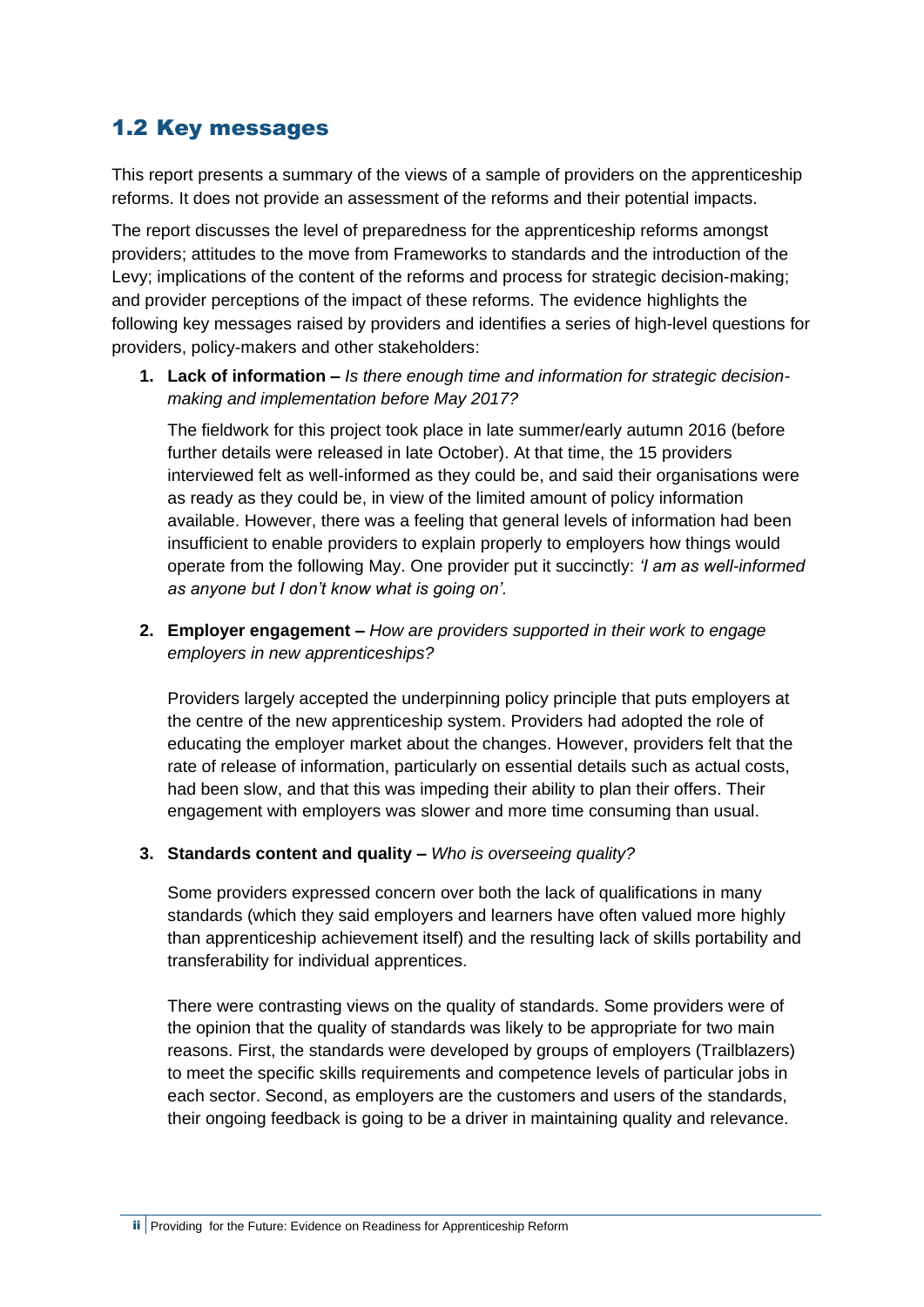Other providers thought that the content of standards was too specific to the small number of employers that had helped develop them to be useful to the wider occupational sector. Some of the standards were also felt to be so brief that they could be open to wide-ranging interpretation which could negatively impact on their reputation in the longer term. The ability to negotiate rates for funding (rather than fixing rates centrally) has also given rise to fears amongst providers that employers will negotiate prices down to levels that would not support high-quality provision.

#### **4. End-Point Assessment system –** *What system is it anyway?*

Providers regretted the general lack of information and understanding about how the EPA system will work, how much it will cost and how the overall quality of EPAs will be monitored. As a result, they were concerned that the strong emphasis on EPA could encourage 'training to the test', so the combination of broad standards, weak quality assurance of EPAs and negotiated pricing could combine to impact adversely on overall quality. This is a key point considering EPAs are the final decision on whether or not an apprenticeship has been successfully completed. Despite not having all the information they needed, providers were attempting to prepare for the EPA regime by briefing staff, developing different ways of staff deployment and introducing new apprentice support models.

#### **5. Volumes of apprenticeships –** *Will supply keep up with demand?*

Providers reported that recent media campaigns have succeeded in raising public awareness of apprenticeships – young people and parents are talking about them and schools are beginning to be more open to apprenticeships as a viable option for school leavers. However, providers reported finding some employers unwilling to engage. While they felt this was understandable, given the lack of certainty and hard information, they were worried that it could end up reducing the supply of apprenticeship opportunities at a time of rising demand – especially among younger people.

Providers also anticipated some attrition in the supply side of the market, with a few training providers going out of business and others scaling back provision – though clearly there would be opportunities as well for some new entrants to the market. Most significantly in terms of reduction of apprenticeship provision, providers drew attention to an emerging situation where funding could fail to cover the costs to training providers of supporting 16- to 18-year-olds.

These findings reflect the changing provider role and that their ways of working have to change in order to bring employers with them. However, to do this requires hard information and clarity. Strategic decision-making in a context of policy uncertainty is putting considerable strain on the provider market, without whom quality apprenticeships will not be delivered in the quantity that employers and the economy requires. The providers interviewed are calling for more policy clarity/detail in order to make informed business decisions in good time – not just for themselves but, crucially, for the employers who are expected to be instrumental in driving the new system.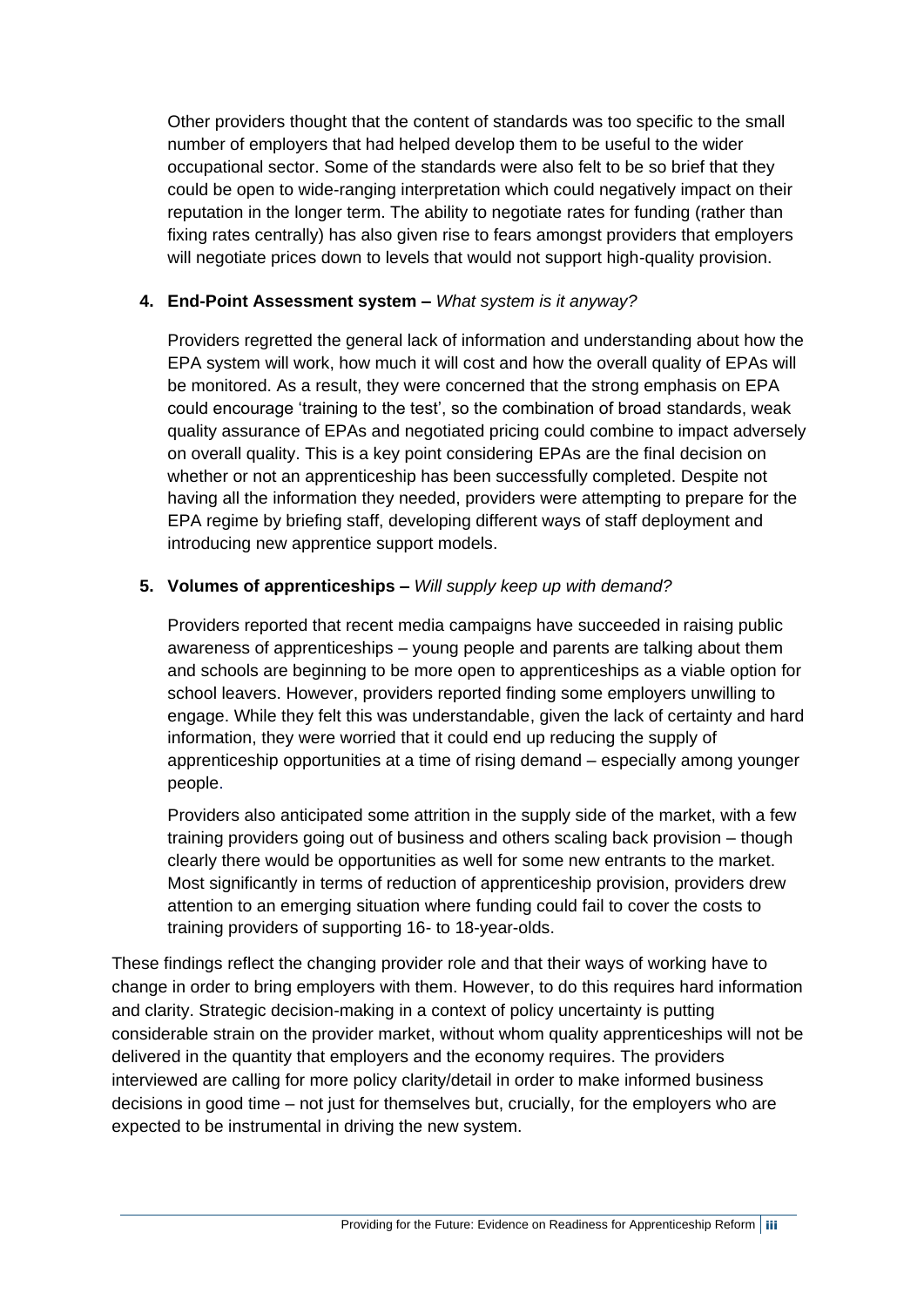Despite the challenges of preparing for implementation of the reforms, there was a general acknowledgement amongst providers that awareness of apprenticeships has been raised as a consequence of high-profile discussion about the reforms.

In addition, some providers felt that it was beneficial to the sector that employers can select from providers and that additional transparency highlights the quality of apprenticeships. Further benefits identified were:

- the increased funding for maths, English and STEM subjects
- the opportunity for more employers to engage in apprenticeships and to input into the standards
- the opportunity that the introduction of the Levy funding will offer for providers
- the increased flexibility in how to deliver the first 12 months of the apprenticeship because of the move to EPA
- the increased provision of degree-level apprenticeships.

Providers offered some suggestions for ways forward and help needed to overcome concerns and limitations of the reforms.

- Invest time to consider what training is needed for employers and providers to make this work as 'everyone needs to get involved to make it [the reform] work'.
- Ring-fence funding to provide apprenticeships for young people. One provider said: '16 to 18-year-olds will be blocked out. They should be funded fully until 18 years old. They are receiving no careers guidance and are rushing into things.'
- Enforce qualifications as part of EPAs.
- Pilot the new standards: 'There should be no talk about switching off Frameworks until 2020 at the earliest'.
- Consider fully funding apprenticeships for SMEs.

### <span id="page-7-0"></span>1.3 Conclusions

The evidence collected as part of this project indicates that providers are potentially a useful route through which employers will receive information about the apprenticeship reforms and gain an awareness of their implications for them. It is important that employers are furnished with as much detail as possible about the reforms to enable them to fulfil effectively their role as drivers of the new system of apprenticeships.

Whilst some of the concerns raised by providers relating to apprenticeship funding and EPA are being addressed by changes introduced since this research was undertaken, it would be helpful for the Government to engage providers directly to address their issues and explain the latest thinking. This is significant given the fast-moving nature of the apprenticeship reform process.

It is important that ongoing evaluation is carried out to monitor the impacts of the reforms and ensure that the concerns raised by providers are not seen in practice. There is value in using evaluation findings to inform and refine the implementation of the reforms and to

iv Providing for the Future: Evidence on Readiness for Apprenticeship Reform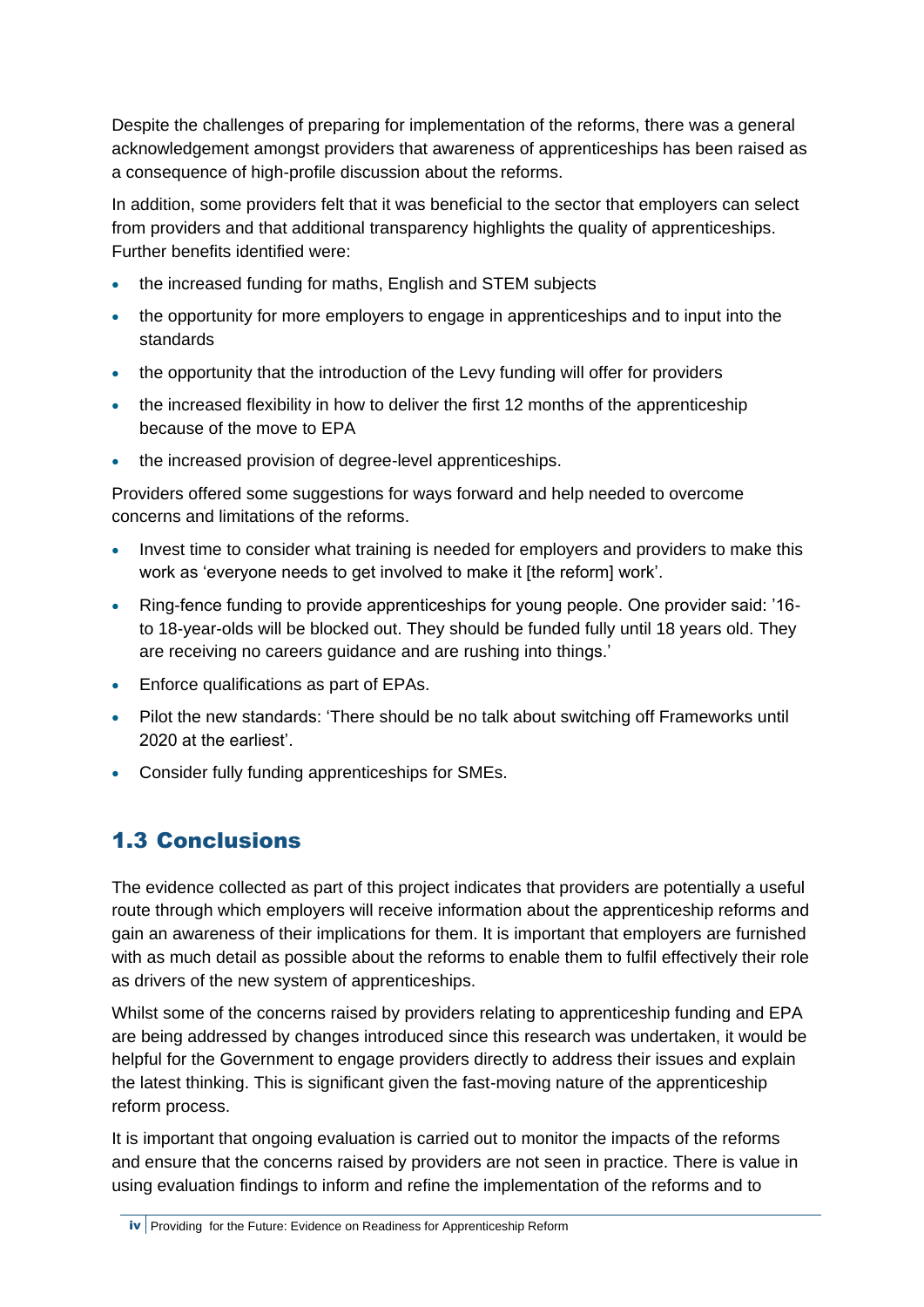prevent unintended negative consequences undermining positive outcomes for employers, providers and apprentices.

Finally, the independent evidence presented in this report indicates that, although progress has been made in preparing for the implementation of the reforms, there are considerable challenges ahead to ensure that the emerging apprenticeships are of the highest quality and offer real value to apprentices, employers and the UK economy.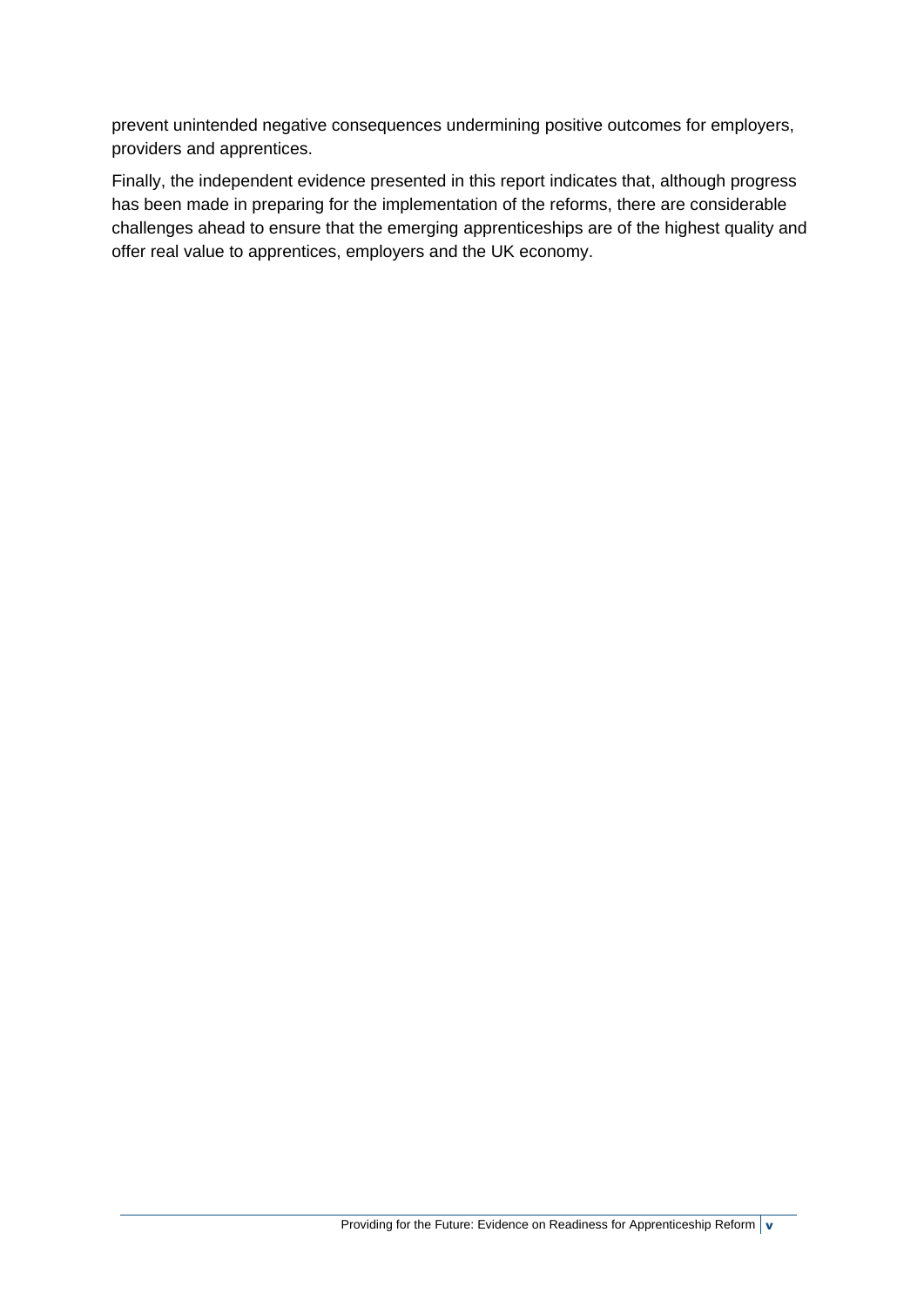## <span id="page-9-0"></span>2 Overall preparedness for apprenticeship reforms

### <span id="page-9-1"></span>2.1 Steps taken to prepare for the apprenticeship reforms

The interviews took place in late summer/early autumn of 2016. The 15 training providers (all of which deliver apprenticeships) we interviewed said that they were taking steps to prepare for implementing the apprenticeship reforms (see the Technical Appendix for details of the 15 providers). However, they explained that their preparation would be further advanced if there was more clarity on key components of the reforms: the content of standards, the funding bands, and the details of EPA. While the publication of subsequent government guidance documents (*funding*<sup>1</sup> and **RoATP**<sup>2</sup>) in late October and early November 2016 clarified numerous points, the majority of issues highlighted in this report remain unresolved from providers' perspectives. Provider feedback on standards, funding and EPA is provided in subsequent sections of this report.

Providers said that they had attended external briefing workshops, seminars and webinars to find out as much as possible about the apprenticeship reforms. They found these events useful but only up to a point, as the events could not provide all the information the providers needed on standards, funding and EPA.

Interviewees told us that they were in the process of briefing their staff about the apprenticeship reforms and were working with them to identify the implications for how they operated as a training provider. For example, one provider said that she was developing her staff to think more about their role in building partnerships with employers who, as customers in the reformed system, would have purchasing power. She added that this was going to create a new type of training provider whereby providers would have to be more proactive in ascertaining employers' training needs. Several providers emphasised that talking to employers was critical at this stage, reflecting the perception that power is moving from the organisation holding the prime contract with the government to the employer. One provider explained:

*So the power/asset switches from who has the contract with the government (maybe there will be 2,000 to 3,000 rather than 1,000) to who has the relationship with the clients/employers. So the emphasis suddenly becomes who controls that employer relationship.*

As well as talking to individual employers, providers had hosted or were planning to host employer-engagement events in order to explain what the apprenticeship reforms would mean for employers. They thought this was necessary because the changes in apprenticeships were 'confusing to employers'. Several providers also highlighted the importance of talking to employers at this stage to inform them about the reforms. One explained how he was currently in conversation with 40 employers: 'It is amazing how many don't see this coming down the line. Thirty eight did not know it [reform] is coming'.

1

<sup>1&</sup>lt;br><https://www.gov.uk/government/publications/apprenticeship-funding-from-may-2017><br>2 https://www.gov.uk/government/cellections/serieter.of.goprentiesebip.treibips.provid

<https://www.gov.uk/government/collections/register-of-apprenticeship-training-providers>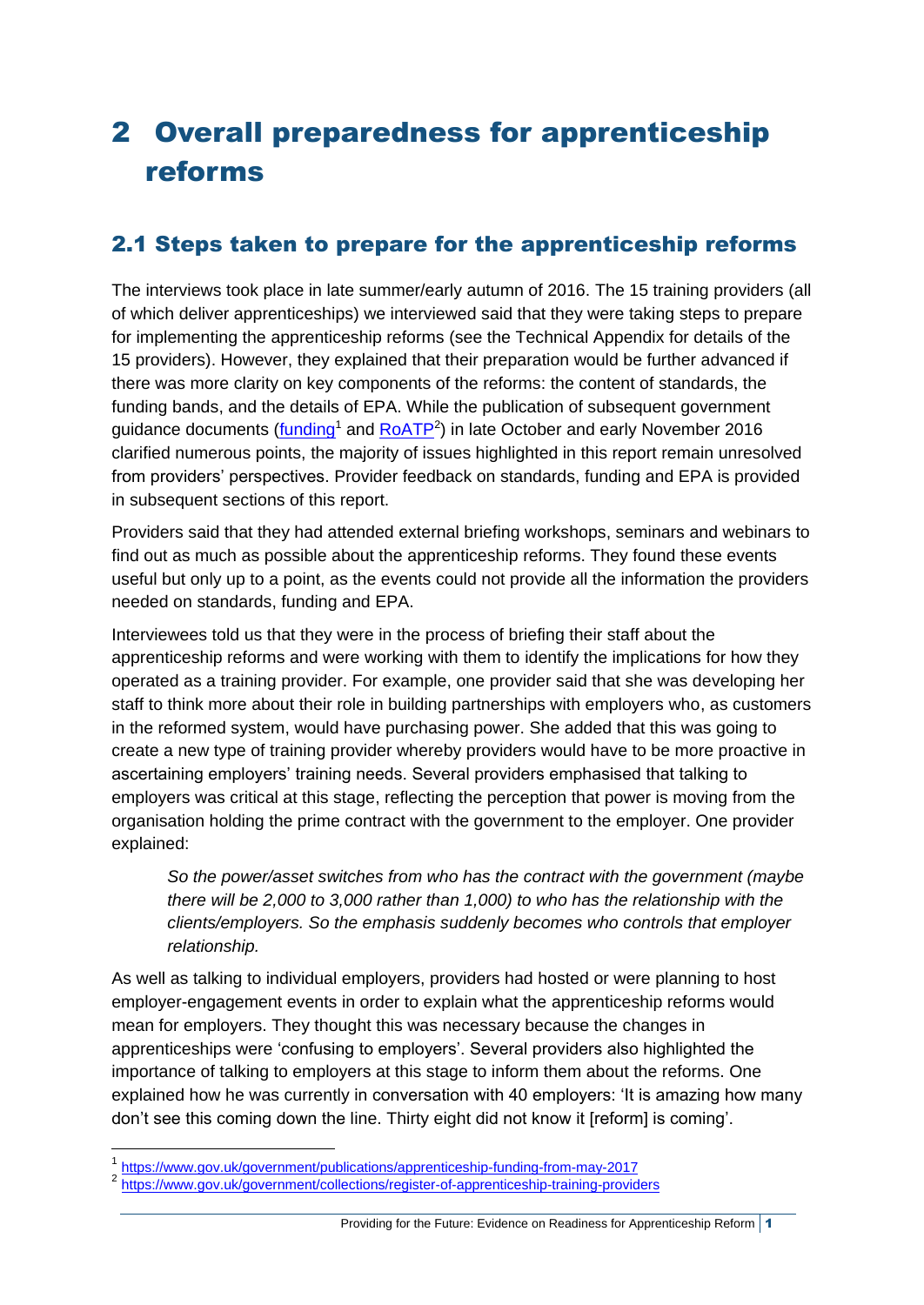Other action taken by providers included creating a web page for employers with links to the reforms, providing a written guide on the Levy and planning a newsletter for employers covering the reforms.

At this stage staff recruitment was not a step most of the providers were taking to prepare for the reforms. The exception was a senior manager who was 'embracing change' by recruiting skills coaches to provide more support for apprentices, particularly to help prepare them for the EPA.

Overall, providers highlighted that uncertainty about the details of the reforms was a barrier to planning the offer for employers because, as one succinctly observed: 'There is not enough information to explain to employers'.

### <span id="page-10-0"></span>2.2 How well-informed were the training providers to enable them to implement the apprenticeship reforms?

Overall, the 15 training providers interviewed for this study indicated that they were wellinformed about the apprenticeship reforms insofar as they understood the principles underlying the changes and broadly what the reforms entailed.

However, they wanted more detail on standards, funding and EPA which would enable them to implement the reforms. One provider illustrated this point when she commented that:

*I am fairly well-informed about what might happen and understand the principles but I don't feel well-informed enough to plan. I feel ill-equipped to make plans because of uncertainty over the reforms.* 

Another interviewee captured the situation providers found themselves in when he observed: 'I am as well-informed as anyone but I don't know what is going on'.

### <span id="page-10-1"></span>2.3 Training providers' preparedness to implement the apprenticeship reforms

There were varying degrees of preparedness among training providers for implementing the reforms. Providers who had been among the Trailblazers and who had developed the standards appeared to be more informed and ready to implement the changes. There was a feeling of greater unpreparedness where standards for some apprenticeships or apprenticeship levels were not going to be available in time for implementation in May 2017.

A clear message from this study is that uncertainty about the detail of the reforms was posing a barrier to providers' readiness to implement them. This was inhibiting the extent to which providers could engage effectively with employers, as one provider said:

*The reforms have been introduced in a rush without sufficient understanding and planning, which has put a strain on the provider base.*

Additionally, provider feedback revealed that the uncertainty was making some providers consider whether to provide apprenticeship training in the future. The following section discusses the move from Frameworks to standards in more detail.

<sup>2</sup> Providing for the Future: Evidence on Readiness for Apprenticeship Reform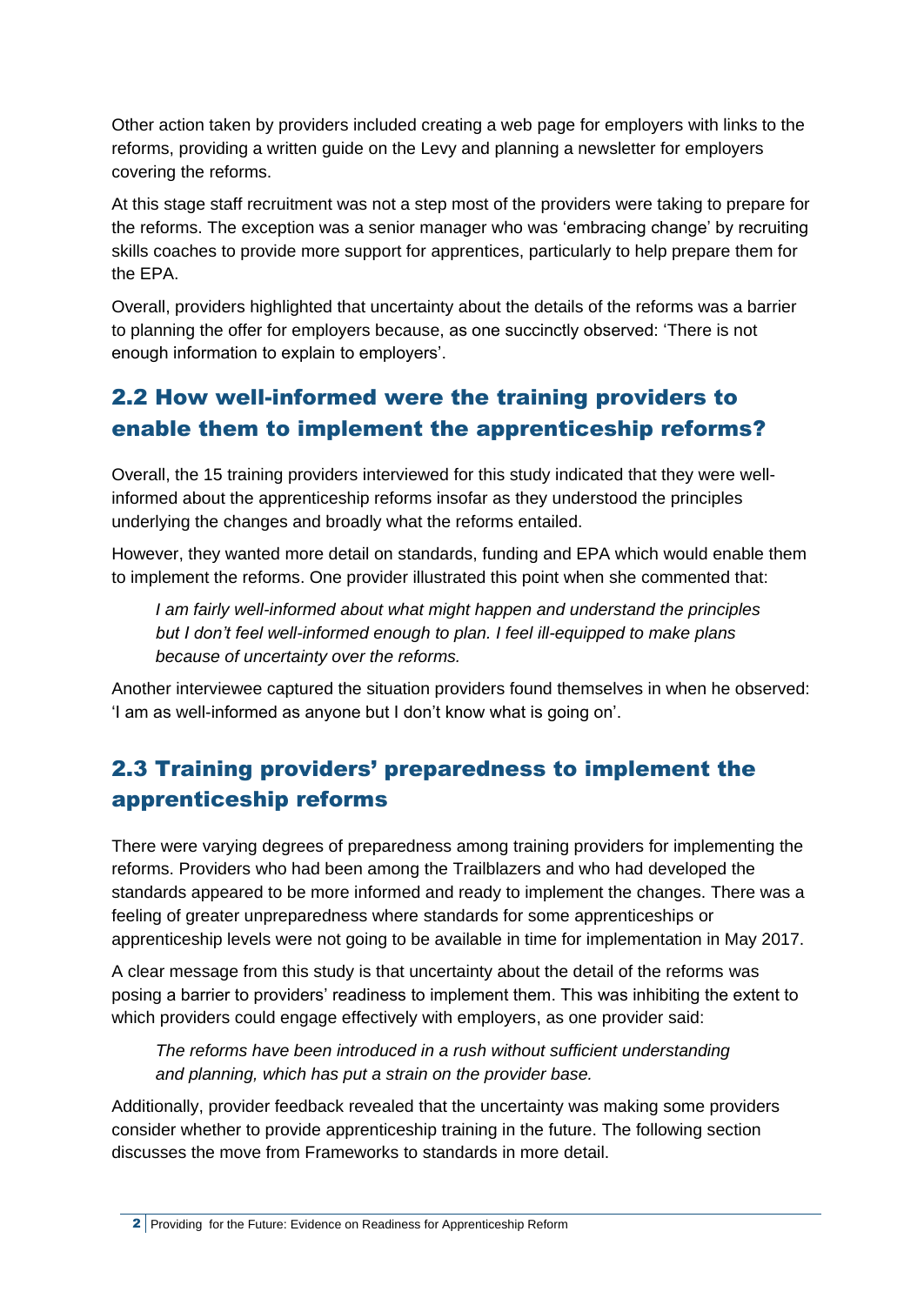## <span id="page-11-0"></span>3 Frameworks to standards

### <span id="page-11-1"></span>3.1 Training providers' views of standards

Several of the training providers pointed out that they found it difficult to take a view on the relevance, value and quality of standards because not enough standards had been published. They were disappointed that more standards were not available and highlighted the lack of time for them to engage with forthcoming standards and to develop training provision and materials in time for their implementation in April 2017. They saw this delay as business-critical.

Some providers expressed concerns over the lack of qualifications in many standards which they claimed employers often value more highly than completing and achieving an apprenticeship. Providers were also concerned about the potential lack of transferability of apprenticeships as a portable credential which apprentices could use in the labour market. One provider felt that 'any removal of qualifications is dangerous' on the grounds that the more variance there is in skills development, the more it will impact on quality. Conversely, one provider believed that the change to standards was a 'good move as employers want skills rather than qualifications and some qualifications like business administration hold limited value'.

There were contrasting views on the quality of standards. Some providers were of the opinion that the quality of standards was likely to be appropriate for two main reasons. First, the standards were developed by groups of employers (Trailblazers) to meet the specific skills requirements and competence levels of particular jobs in each sector. Second, as employers are the customers and users of the standards, their ongoing feedback is going to be a driver in maintaining quality and relevance.

Other providers were less convinced. For example, one drew attention to the potential lack of universal applicability of the standards. She commented that: 'The usual suspects, the big boys, continue to set the agenda. I worry about fitness for purpose for smaller employers'. This point was echoed by another provider who explained that her SME clients would not want their apprentices to spend time learning all of the skills specified in the standards. With this in mind, she emphasised that conversations with SMEs about the apprenticeship reforms have to be about 'gentle steps so as not to frighten them off'.

A different issue was raised by a training provider who observed that the content of standards was less specific and prescriptive than the details in awarding bodies' qualification specifications, which she thought were more solid and quality-assured. She commented that: 'The standards are fluid, there is no substance behind them … standards can be interpreted in different ways'. Her concern was that the varying expectations of employers (the customers) might lead to a lack of consistency in the delivery of the standards.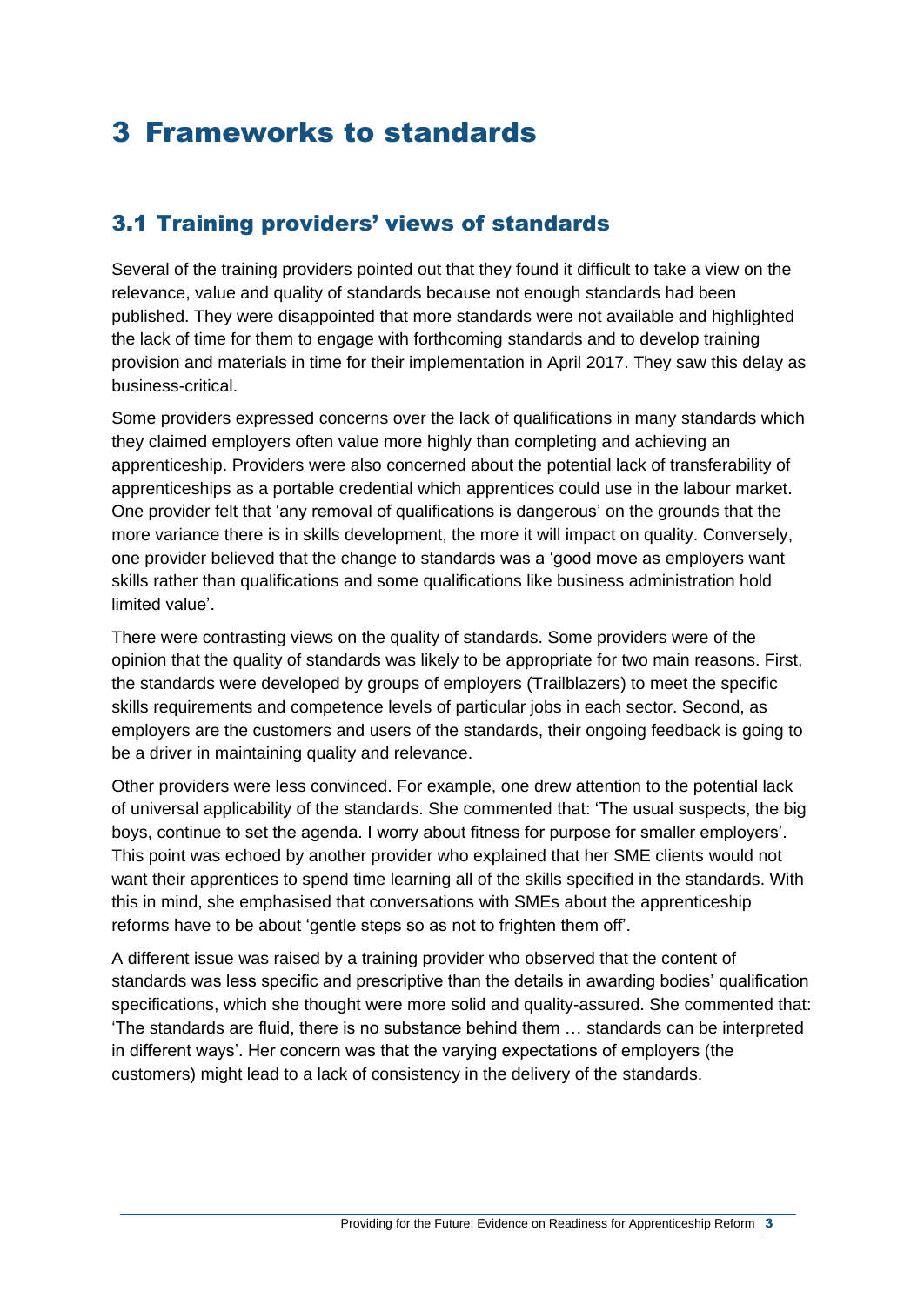### <span id="page-12-0"></span>3.2 Training providers' views of End-Point Assessment

The research revealed a general lack of information and therefore understanding of how the EPA process will work and what it will involve for apprentices, employers and training providers. The 15 providers we interviewed expressed disappointment that EPAs were not ready for them to look through, as one remarked:

*We're happy with the Standard but the assessment is not available yet and the funding has not been confirmed which is disappointing, not having all the component parts. This means we can't talk to employers in a meaningful way.* 

Providers highlighted their role in briefing and preparing employers for implementing the apprenticeship reforms and how this was being impeded by not having had sight of what the EPAs entailed, not knowing how long the assessments will take and not knowing how much the EPAs will cost. Providers also wanted to know which organisations were going to undertake the EPAs. Indeed, some wondered whether this was a role they could fulfil, by assessing apprentices trained by other providers and employers. One provider expressed surprise that awarding bodies, training providers, colleges and sector skills councils had not been involved in the development of the standards and EPAs: 'I don't understand why it has just been employers designing these standards without consulting such organisations'.

Another provider voiced concern that he did not know what apprentices would be assessed on and therefore what teaching was required as apprentices progressed through their training programme. He added that he might have to bring some apprentices back to the training centre to refresh their learning and provide appropriate support for passing the EPA. The senior manager at another training provider was worried that the strong emphasis on EPA might encourage 'training to the test' which would lead to narrower training than current provision and ultimately reduce the quality of apprenticeships. A third provider pointed out that other negative impacts of 'training to the test' could include reduced take-up of apprenticeships and reduced quality of teaching and learning.

The issue of whether apprentices will pass the EPA was elaborated further by other interviewees who thought it would be daunting for some young people. For example, a provider said she was 'twitchy' about the possibility of some apprentices passing the required synoptic and 'gateway' assessments done by providers before failing the final EPA which is conducted by independent assessors and employers. She noted that there are some young people who are adept at learning and applying skills on the job but who are much less effective at demonstrating their knowledge and competence in examination conditions. This point was echoed by another provider who pointed out that the EPA could adversely affect the performance of such apprentices 'who might not be good at end-testing and could go to pieces'.

Despite not having all the information they needed, providers were attempting to prepare for the EPA regime. For example, one provider had arranged an internal meeting with her staff to discuss how EPAs would work. Another provider reported that he was introducing a new interactive support model in order to prepare apprentices for the EPA. Integral to this was a team of skills coaches his organisation had recruited to work with apprentices and get them ready for completing the EPA. Another provider described how his organisation is preparing to work in different ways with employers in the changed assessment regime.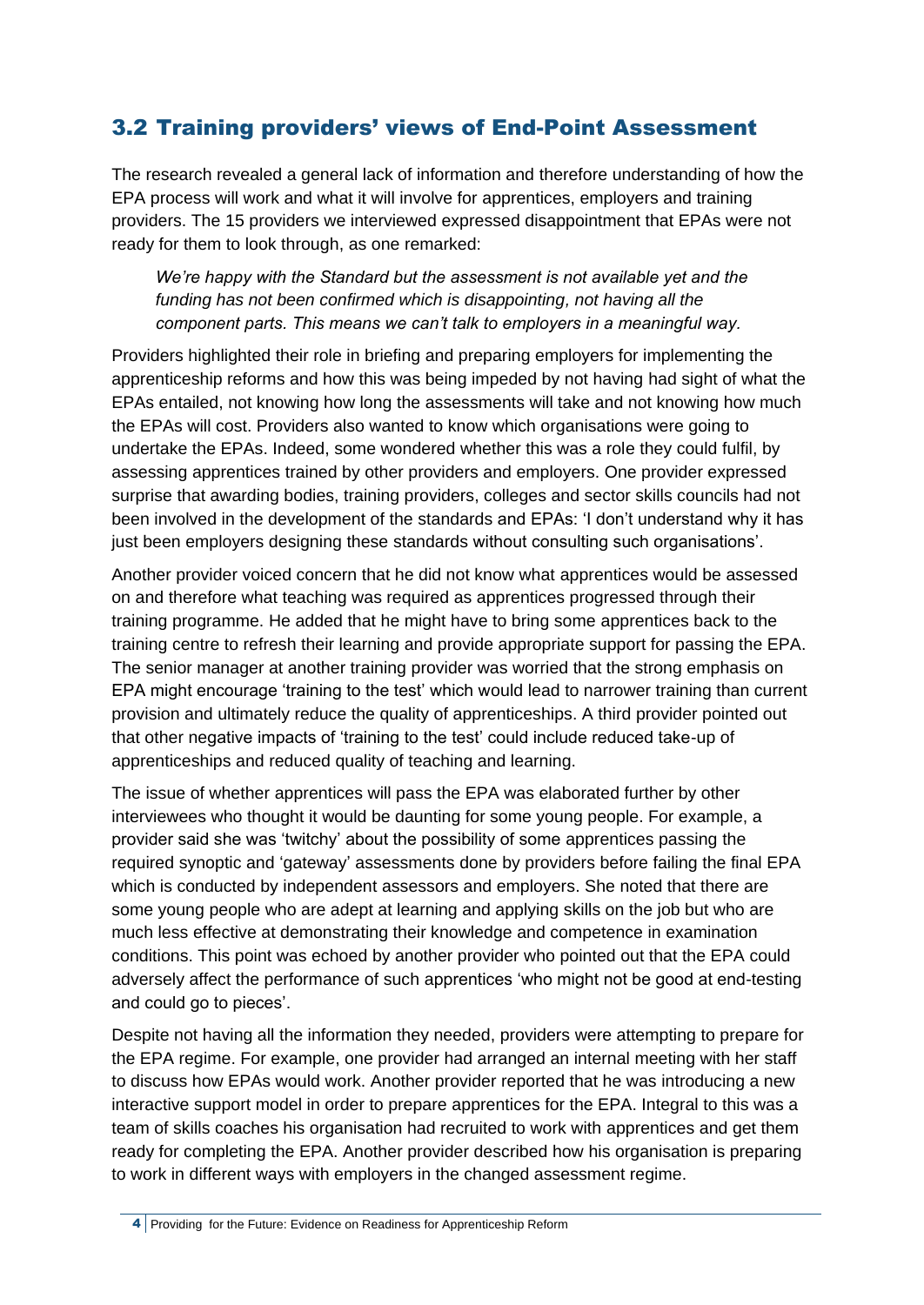One example included replacing the monthly assessment visits with classroom sessions on topics such as on how to prepare PowerPoint presentations, because 'in the new world employers are in the driving seat'. Another observed that, in his view, the new system will involve employers to a greater extent as they will have 'to say whether the learner is ready for the end-point assessment'.

The next section considers the introduction of the Levy.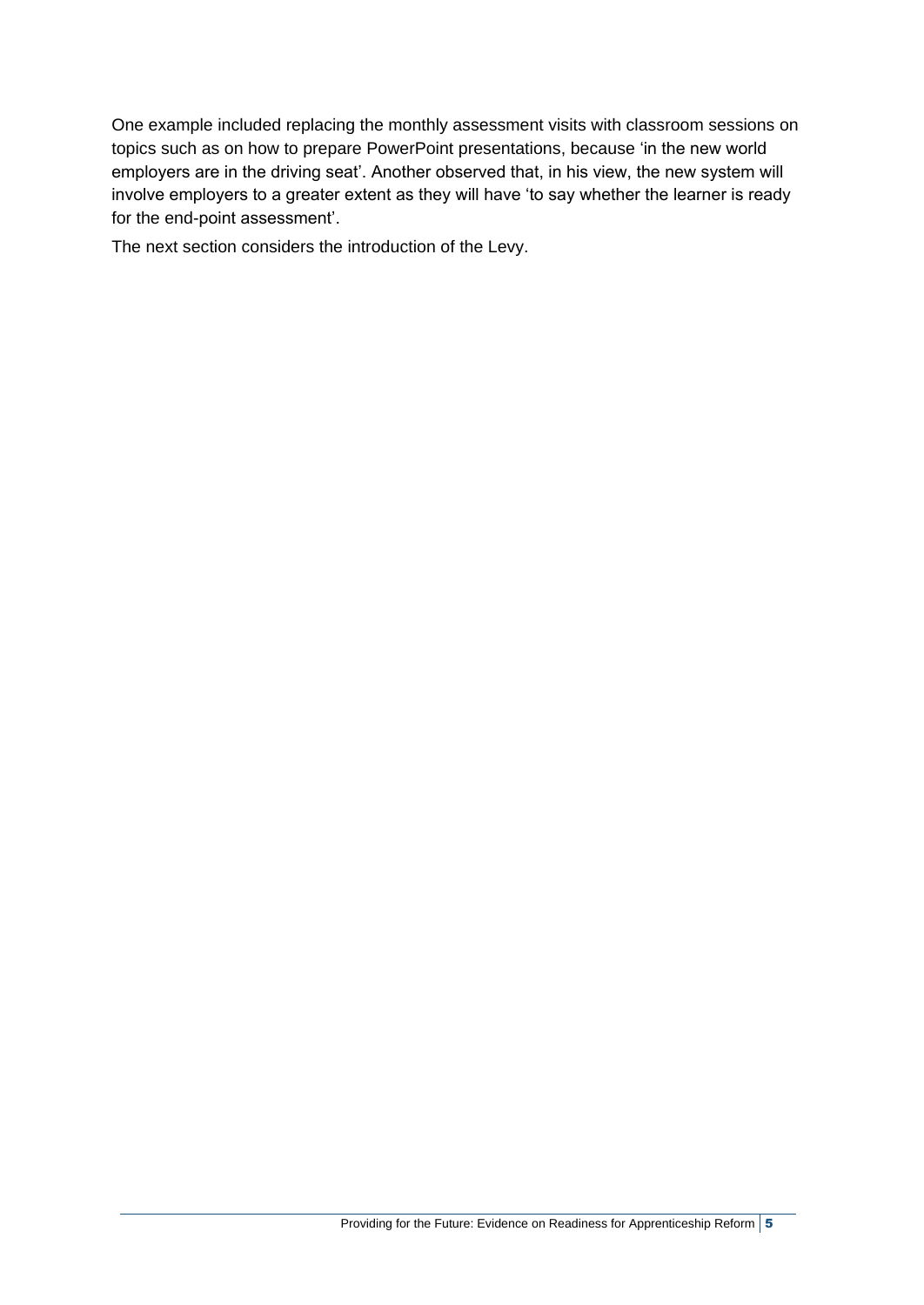## <span id="page-14-0"></span>4 The Levy

A central part of the apprenticeship reforms is the introduction of the Levy in April 2017. All UK employers with an annual wage bill above £3 million will pay a Levy of 0.5% of their payroll. This section discusses providers' current views on the Levy.

### <span id="page-14-1"></span>4.1 Perceptions of the Levy

Providers noted that many employers had not engaged in the details of the Levy and what it will mean for them. Some observed that employers considered it to be a 'tax', while other employers felt that the Levy system of funding for apprenticeships was complicated ('a hassle') and hoped that providers would 'deal with the bureaucracy' for them.

On the other hand, several providers viewed the Levy as an opportunity because it could result in some of their larger clients having an increased budget due to their Levy payments. Additionally, they thought that some larger companies who have previously not employed apprentices at all might now engage in apprenticeships. There was a general understanding that the introduction of the Levy will have different implications depending on the size of the organisation but, as yet, there was no clear consensus on the exact nature of the impact. For example, one provider speculated (before further support for provision to SMEs was introduced in October 2016):

*The larger organisations will want to get their money's worth and the SMEs probably won't get involved because they won't pay any more*.

### <span id="page-14-2"></span>4.2 Impact of the Levy on apprenticeship quality

While observing that the introduction of the Levy will change the funding structure and increase the influence of employers to purchase an apprenticeship at a cost they are prepared to pay, some providers believed that this might ultimately increase the quality of apprenticeships. The reason for this was that it could increase the inherent competition in this new market place, and encourage larger employers to get involved. For example, one provider had heard that some larger employers intended to replace their graduate schemes with higher apprenticeships and felt that the quality would be influenced by their experience of graduate employment schemes.

However, other providers were largely unsure or undecided about the impact of the Levy on the quality of apprenticeships. For example, one explained: 'It depends on how committed an employer is to ensuring that their training is proper apprenticeship training'. Others felt the introduction of the Levy might reduce the quality of apprenticeships because employers would use funding bands to negotiate the price of apprenticeship down too far and consequently the quality of training and outcomes would suffer. For example, as one provider in the engineering sector explained: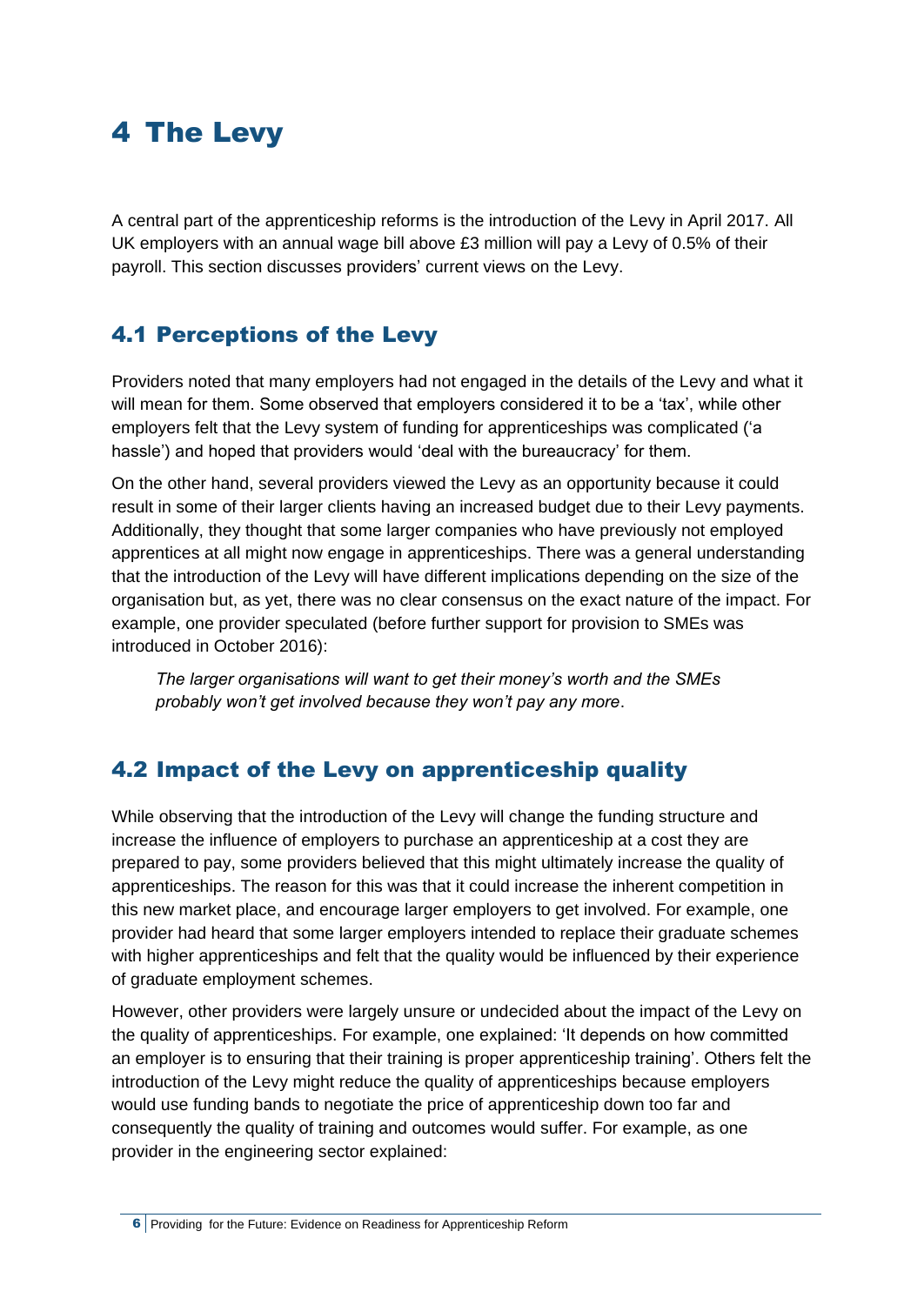*There will always be a provider out there who will offer to do something cheaply. Some try and deliver Engineering Level 2 virtually in the classroom and employers are telling us they want hands-on experience in a workshop using machinery and lathes etc… we are concerned that a lot of providers will offer classroom theory as it will be cheaper and the machinery just won't be there anymore.*

### <span id="page-15-0"></span>4.3 Concerns about the Levy

Providers believed that the change to a Levy-funded system, and other changes to the funding structure such as the funding bands, would have significant implications for the provision of apprenticeships. Some providers expressed unease at the possibility that employers will expect apprenticeships to be provided at the bottom end of the funding bands when costs may require funding to be higher. Additionally, some providers noted that a number of these implications may have been unintended by the government.

Although cognisant that not all the details of the Levy were available at the time of interviews, providers nevertheless were concerned that large employers could convert all their current internal training of existing staff to apprenticeships rather than recruit new apprentices. One provider felt that there will be 'a lot of re-badging of existing training to apprenticeships'. Two providers observed that this may lead to the enrolment of existing staff onto apprenticeships at the expense of the employment of younger apprentices, as one provider explained:

*All internal training will be called Apprenticeship training. So we will have a false figure on what is a true apprentice and what is not. Apprenticeship figures will* look very good but who will benefit? It won't benefit young people just out of *school and who need employment. This is a loophole they didn't think about.*

Other concerns included:

- 1. some funding bands are set too low and below costs incurred, which is likely to lead to providers discontinuing some apprenticeships
- 2. funding for 16- to 18-year-olds is not sufficient and this might impact on future numbers of young people taking apprenticeships <sup>3</sup>
- 3. smaller providers' share of the market might decrease as the new system will favour larger employers and providers
- 4. one provider reported that some employers are saying, to avoid the bureaucracy and the lack of time to deal with the reforms: 'we won't have any apprentices'.

The next section considers providers' views on the impact of the apprenticeship reforms.

<sup>1</sup>  $3$  It should be noted that since the research was undertaken the government has announced a change, paying an additional 20 per cent on the funding band limit for 16 to 18-year-olds taking up an apprenticeship.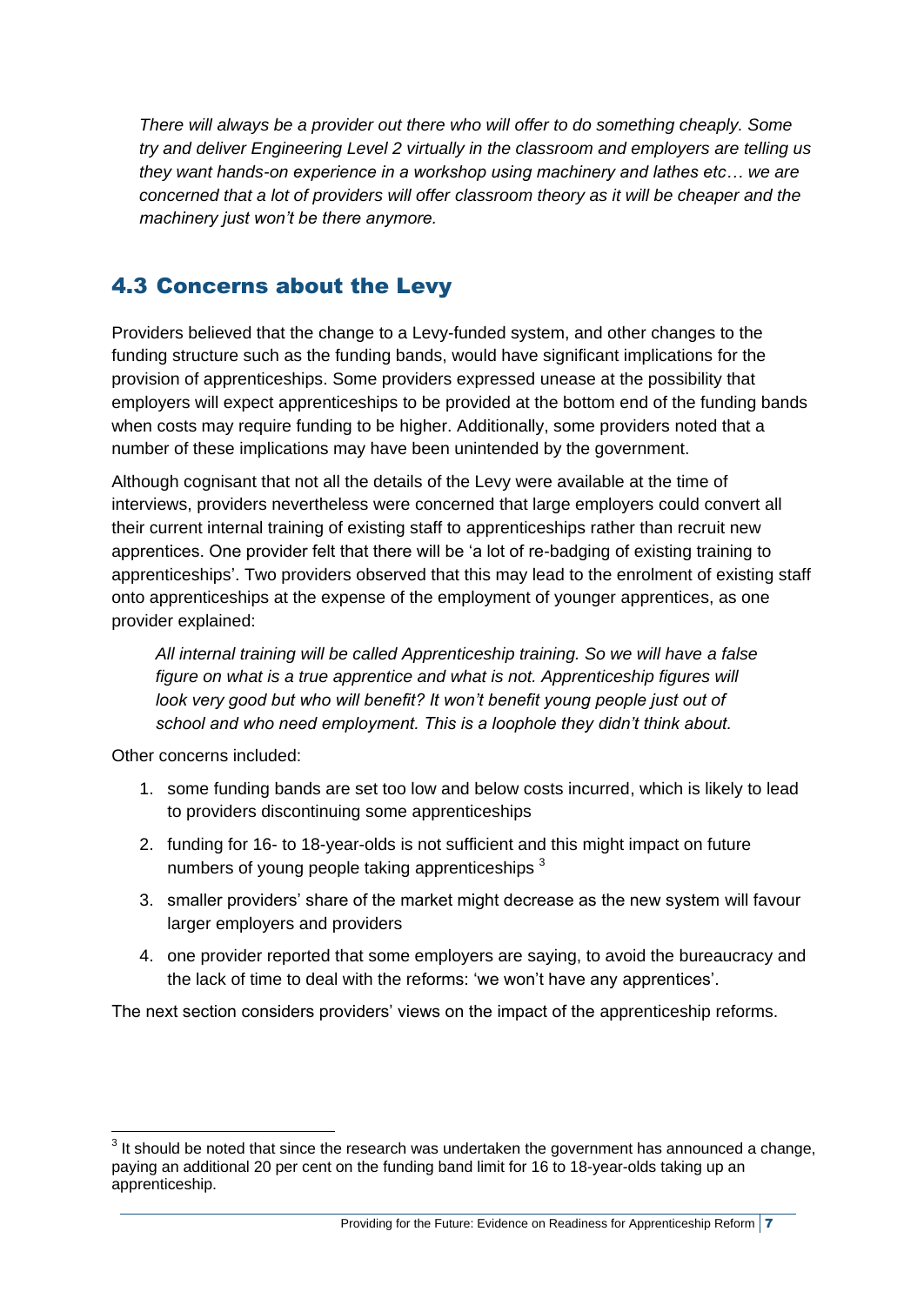## <span id="page-16-0"></span>5 Anticipated impact of the reforms

Most of the 15 providers we interviewed were unable to anticipate the impact of the apprenticeship reforms, partly because they felt there is currently not enough information to inform a view or because they believed the reforms could lead to different, unknown dynamics in the market place.

### <span id="page-16-1"></span>5.1 Potential benefits

There was a general acknowledgement that awareness of apprenticeships has been raised as a consequence of high-profile discussion about the reforms. In addition, some providers felt that it was beneficial to the sector that employers can select from providers and that additional transparency highlights the quality of apprenticeships. Further benefits identified were :

- the increased funding for maths, English and STEM subjects
- the opportunity for employers to engage in apprenticeships and input into the standards
- the opportunity that the introduction of the Levy funding will offer for providers (see section 4.1)
- the increased flexibility in how to deliver the first 12 months of the apprenticeship because of the move to EPA
- the increased provision of degree-level apprenticeships.

However, there was an overall view that there are currently more limitations than benefits connected with the reforms.

### <span id="page-16-2"></span>5.2 Limitations and ways to overcome them

#### 5.2.1 Limitations

Some of the limitations of the reforms identified by providers were linked more to the *way* in which the reforms have been introduced rather than the reforms themselves. For example, the perceived piecemeal nature of the communication of the reforms was reported to have put a strain on providers because employers were asking them for more information. One provider explained: 'Employers haven't got a clue that they will be in control of the funding for their own training'. This concern is compounded by the fact that providers felt they did not know enough to fully inform employers. They reported feeling more pressure to explain and 'take the bureaucracy burden' off employers.

Some providers observed that not enough time and knowledge has been invested in these reforms and that this could damage the quality of the resultant apprenticeships. A common concern was the speed with which these changes were being implemented, as one provider

<sup>8</sup> Providing for the Future: Evidence on Readiness for Apprenticeship Reform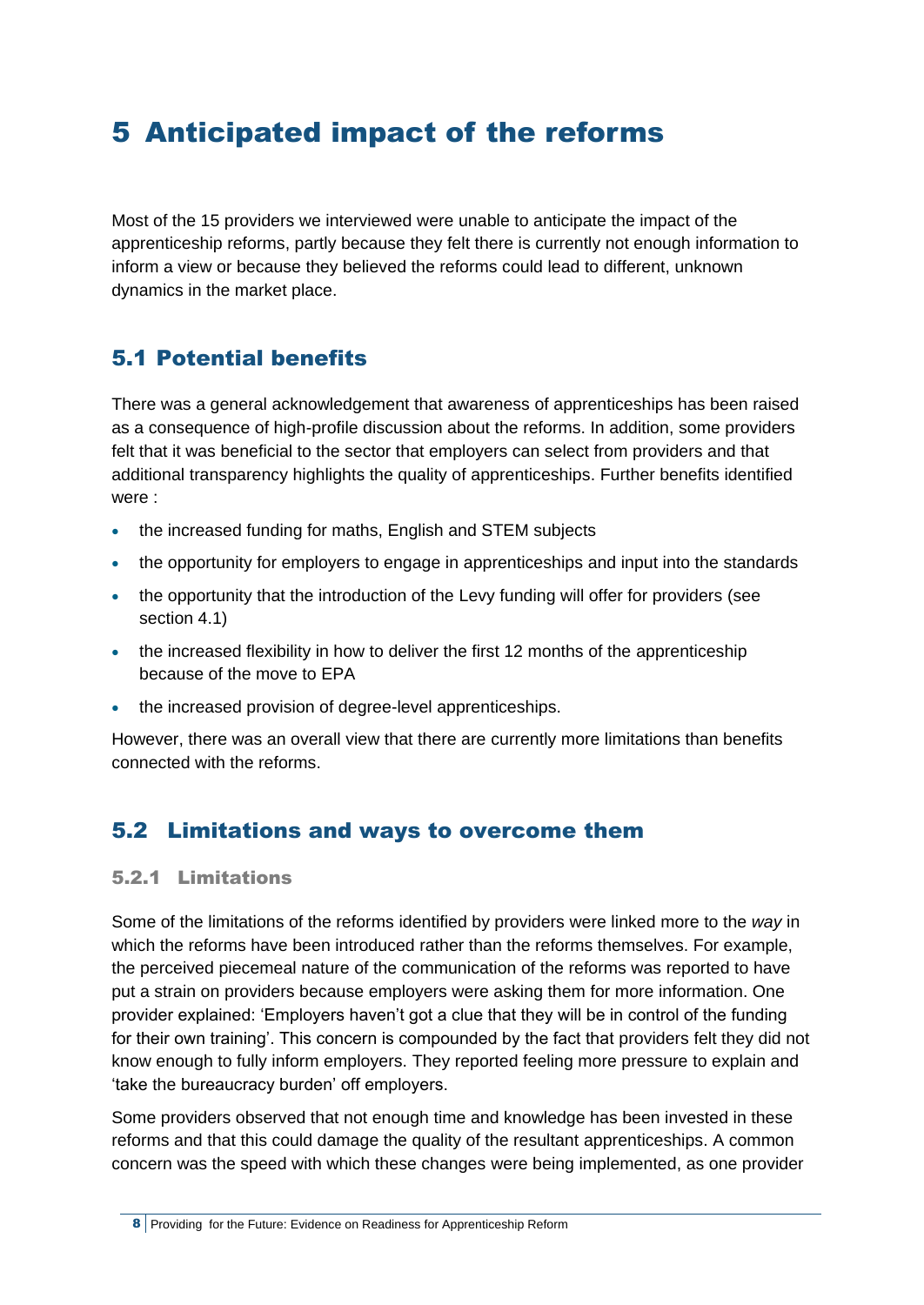said: 'Ill-prepared-and-planned change has negative impact and, in my view, that is what this is – it [understanding this] is embarrassingly basic'.

Furthermore, providers expressed concern that the lack of engagement with the reforms on the part of all employers may lead to fewer apprenticeships being offered in the short term.

As mentioned in previous sections, providers thought that some negative consequences were unintended but they nevertheless represented limitations of the reforms. Their concerns about the potential negative consequences are summarised as:

- employers using apprenticeship funding to subsidise existing in-house training provision
- fewer 16- to 18-year-olds taking part in apprenticeships due to the new funding mechanism not allowing for the extra support needed for this younger age group
- the quality of apprenticeships deteriorating due firstly to employers negotiating prices down ('race to the bottom'); secondly, to EPA leading to 'training for the end-point' test; and, thirdly, to the lack of a formal qualification requirement inherent in the apprenticeship
- the impact of the lack of qualifications potentially leading to lack of portability and transferability of apprenticeships
- the removal of the deprivation uplift (subsequently re-introduced in simplified form and usually in a reduced amount)
- the perception that many learners will not engage (or will drop out) as they will not respond well to EPA
- the possibility that in raising the importance of the EPA there may be unforeseen consequences such as the possible impact on enrolment and completion rates as some learners and employers may wish to avoid this form of assessment.

A further concern of the reforms raised by a number of providers is the possibility that some providers could cease to exist. They reported that the dynamics in the market place are changing and that the impact of the register and the introduction of the Digital Apprenticeship System is currently unknown. There was some speculation that new operational models may emerge, for example more partnerships between providers or with employers, or the emergence of more umbrella groups such as Group Training Associations. Additionally, a few providers said they would wait and see which areas would yield the best returns for them before deciding on the way forward.

#### 5.2.2 Ways to overcome limitations

Interviewees felt that the government should listen to the concerns and suggestions not only from the few large employers who informed these reforms but also from providers, colleges and SMEs. For example, one provider suggested:

*Stop and think and look at what has worked. The reform has been rushed and pushed through too quickly. There has been no thought for the future or what any unintended consequences might be… put the brake on and get wider feedback from providers, colleges and experts saying 'have you thought about this and that?'*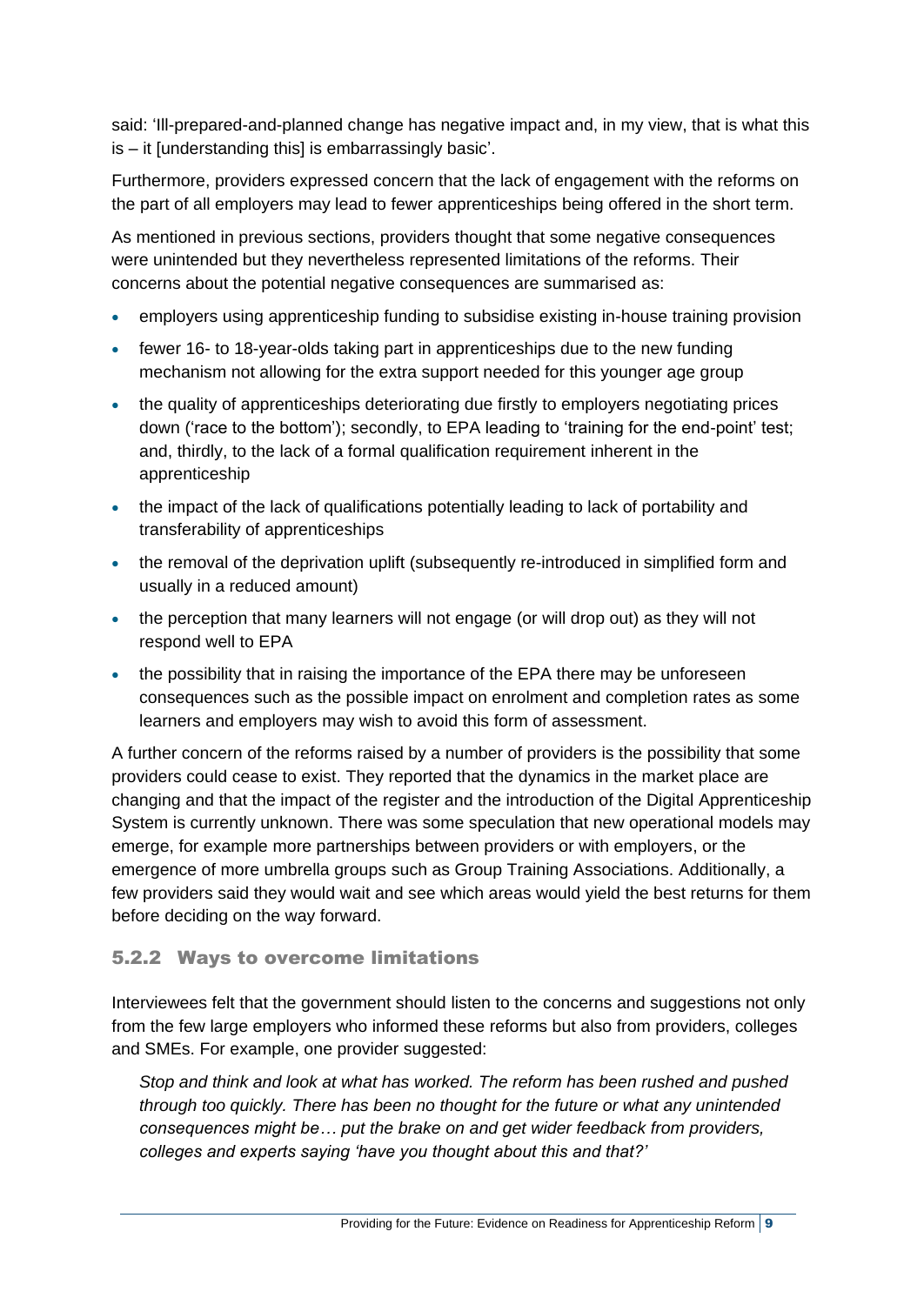Providers offered some suggestions for ways forward and help needed to overcome concerns and limitations of the reforms.

- Invest time to consider what training is needed for employers and providers to make this work as 'everyone needs to get involved to make it [the reform] work'.
- Ring-fence funding to provide apprenticeships for young people. One provider said: '16 to 18-year-olds will be blocked out. They should be funded fully until 18 years old. They are receiving no careers guidance and are rushing into things.'
- Enforce qualifications as part of EPAs.
- Pilot the new standards: 'there should be no talk about switching off Frameworks until 2020 at the earliest'.
- Consider fully funding apprenticeships for SMEs.

#### 5.2.3 Conclusions

The evidence collected as part of this project indicates that providers are potentially a useful route through which employers will receive information about the apprenticeship reforms and gain an awareness of their implications for them. It is important that employers are furnished with as much detail as possible about the reforms to enable them to fulfil effectively their role as drivers of the new system of apprenticeships.

Whilst some of the concerns raised by providers relating to apprenticeship funding and EPA are being addressed by changes introduced since this research was undertaken, it would be helpful for the Government to engage with providers directly to address their issues and explain the latest thinking. This is significant given the fast-moving nature of the apprenticeship reform process.

It is important that ongoing evaluation is carried out to monitor the impacts of the reforms and to ensure that the concerns raised by providers are not seen in practice. There is value in using evaluation findings to inform and refine the implementation of the reforms and to prevent unintended negative consequences undermining positive outcomes for employers, providers and apprentices.

Finally, the independent evidence presented in this report indicates that although progress has been made in preparing for the implementation of the reforms, there are considerable challenges ahead to ensure that the emerging apprenticeships are of the highest quality and offer real value to apprentices, employers and the UK economy.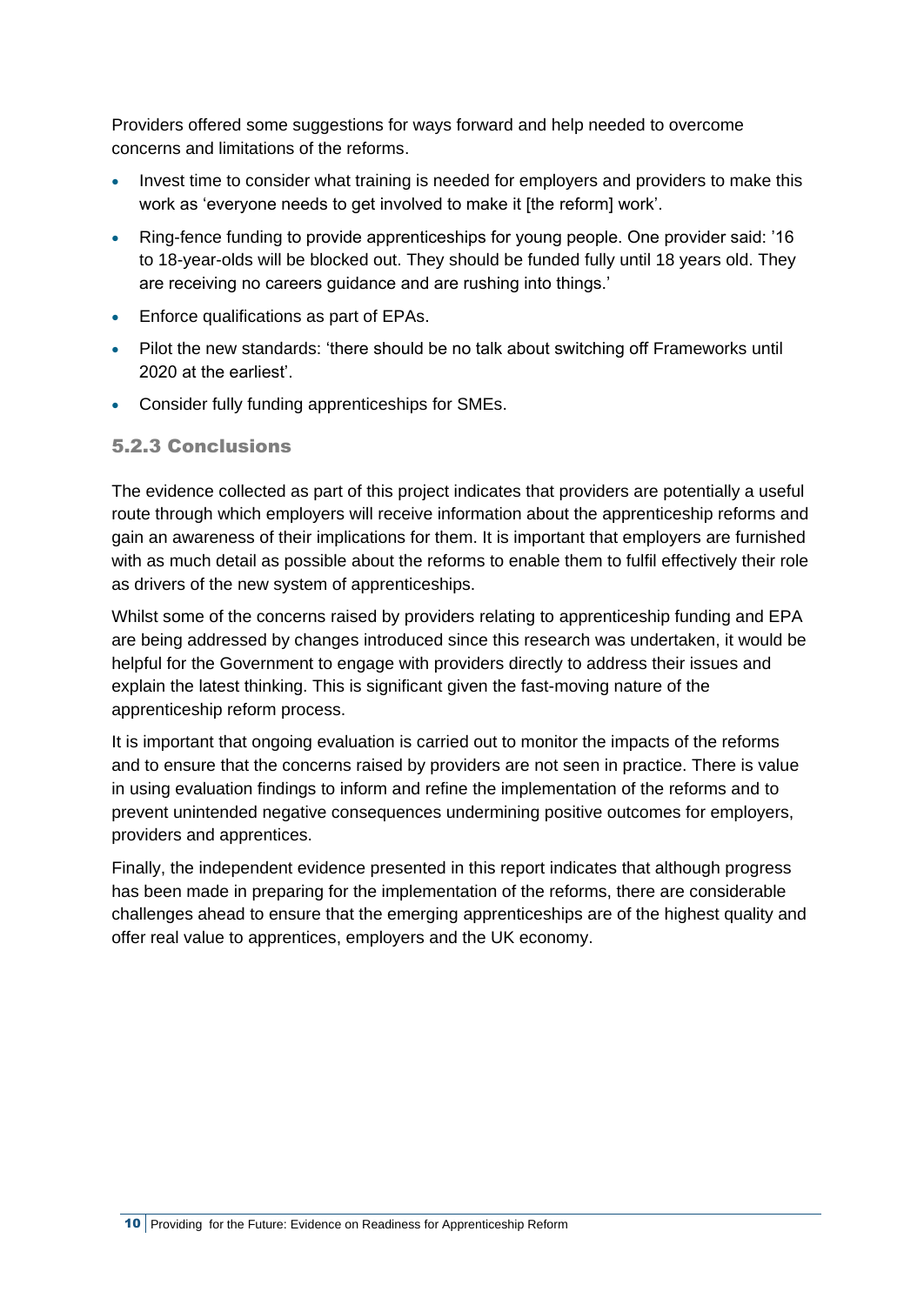## <span id="page-19-0"></span>Technical Appendix: The methodology

NFER screened a long list of providers in England supplied by AELP to ensure a range of different types of providers were included in the sample (see below). NFER researchers carried out 15 semi-structured telephone interviews with AELP members between August and October 2016. Interviewees were told that NFER and AELP were working in partnership on the project to provide independent insight on preparations for the new reforms. Interviews lasted approximately one hour and, with interviewees' permission, were recorded and analysed subsequently.

Details of the sample profile:

- **Provider type**: 12 were independent training providers (ITPs), one was a further education (FE) college and two were other types of organisations providing apprenticeships.
- **Geographical spread:** five providers were nationwide organisations; two were based in the north-west of England; two in London; two in the south-east; one in the west midlands; one in the north-east; one in the south-west; and one in the east of England.
- **Number of apprentices providers have enrolled**: eight have up to 500 apprentices; five from 501–2000; and two 2000+. The focus was on apprenticeship delivery to young people aged 16- to 25-years-old but all-age apprenticeships were included in the research.
- **Sectors included**: health and social care; dental nursing; hospitality and catering; retail; leisure; business administration; finance; customer services; logistics; telecommunications; engineering including electrical, mechanical, fabrication/welding, control and instrumentation; manufacturing; automotive; construction and trades; food manufacturing; IT; logistics; telecommunications; horse care; social media and marketing; accountancy; childcare; hairdressing; fitness and leisure; team leading and management.

NFER researchers analysed the findings and AELP and NFER wrote the report.